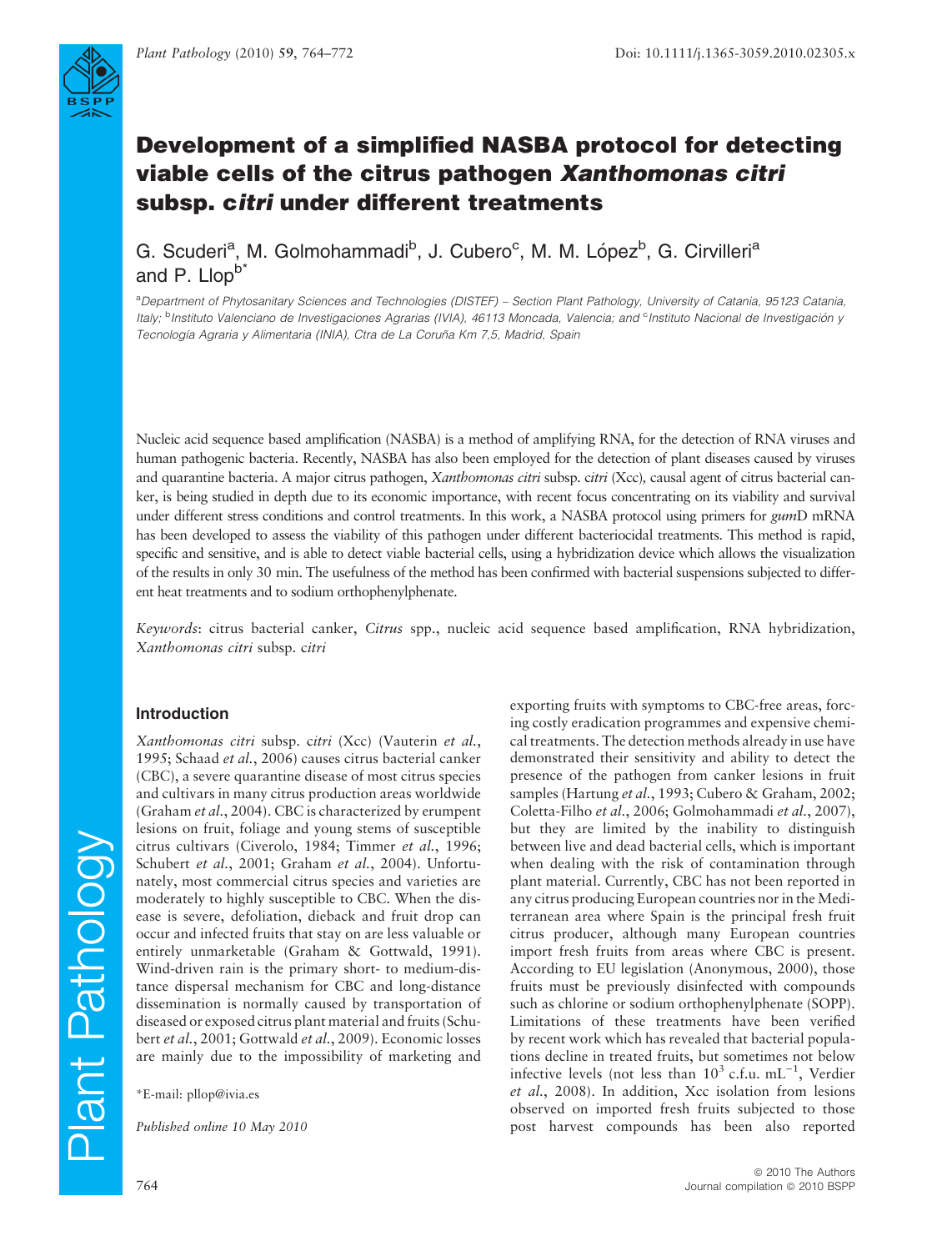(Golmohammadi et al., 2007). This issue constitutes a strong concern about the possible risk of dissemination of CBC through contaminated fruit with or even without symptoms. Despite the results reported by several authors that state that such risk is very low (Gottwald et al., 2009; Shiotani et al., 2009) the risk still exists, as demonstrated by the recovery of bacteria from symptomless fruit naturally contaminated (Verdier et al., 2008) and, above all, by confirmation of the spread of the disease from infected fruit to healthy material as observed by Gottwald et al. (2009).

To deal with the risk of introducing CBC in citrus producing areas where the pathogen is not present, procedures to eliminate the possible inoculum of Xcc in the plant material as well as detection methods addressed to specifically detect viable bacteria are needed. Bacterial isolation methods traditionally used are often slow and may lack sensitivity; moreover, only culturable cells can be detected. PCR-based analyses are highly sensitive, rapid and specific, although both live and dead cells may contribute to positive signals (Josephson et al., 1993; Masters et al., 1994), and DNA may persist in a detectable form long after all viable organisms have been killed (Masters et al., 1994; Hellyer et al., 1999a). For these reasons, RNA has been proposed as a more representative target for assessing bacterial viability (Bej et al., 1991). Although rRNA has been employed in several works as a target for viability testing (McKillip et al., 1998; Villarino et al., 2000; Aellen et al., 2006), the long half-life of rRNA species makes this target a less accurate indicator than messenger RNA (Tolker-Nielsen et al., 1997; Rodriguez-Lázaro et al., 2006). In contrast, mRNA has a short half-life within viable cells and is rapidly degraded by specific enzymes (RNases) which are themselves very stable even in environments outside the cell itself (Sela et al., 1957). For all these reasons, mRNA has been suggested as a better cell viability marker (Bej et al., 1996; Klein & Kuneja, 1997; del Mar Lleò et al., 2000; Rodriguez-Lázaro et al., 2006) and may provide a more accurate indication of the presence of viable bacteria.

The main techniques currently in use to amplify RNA sequences are reverse-transcription PCR (RT-PCR), nucleic acid sequence based amplification (NASBA) and reverse transcriptase-strand displacement amplification (RT-SDA) (Hellyer et al., 1999b). RT-PCR is the most widely employed, whilst implementation of NASBA is progressing slowly in studies with bacterial plant pathogens. Few methods have been published for the detection of plant pathogens using this alternative technique, probably because long protocols or expensive systems to visualize the signal are required (Leone et al., 1998; Bentsink et al., 2002; Van Beckhoven et al., 2002), although the coupling of NASBA with real time detection systems provides a useful option (Leone et al., 1998; Van Beckhoven et al., 2002), and recent developments have simplified the visualization step (Olmos et al., 2007).

Simpkins et al. (2000) showed that NASBA can selectively amplify mRNA sequences in a background of genomic DNA, indicating that NASBA amplification of mRNA can be used to specifically detect viable cells. This technique amplifies only RNA, so no previous DNase treatments are needed; it is an isothermal reaction and hence does not require expensive equipment; the use of a hybridization device system (Hybrimax, Hybrio Limited) simplifies the time and reagents employed to develop the amplicons (Olmos et al., 2007); and finally, it is more sensitive than RT-PCR (Birch et al., 2001; Jean et al., 2001).

This paper describes the use of the NASBA technique for the detection of living cells of Xcc using three primer sets designed from 16S rRNA, ITS and gumD gene sequences of strain Xcc 306. Primers based on ITS sequences were selected as possible targets for viability because of the potential instability of this RNA region due to RNA processing prior to ribosome formation. The gumD gene is involved in xanthan gum synthesis and is related to Xanthomonas epiphytic survival (Dunger et al., 2007). In this work, bacterial suspensions were subjected to different heating temperatures and times and to high concentration (3%) of sodium orthophenylphenate (SOPP), primarily to assess the NASBA procedure for specific detection of viable bacteria and secondly to determine the effectiveness of these treatments for CBC control.

## Materials and methods

## Bacterial strains and growth conditions

Strain 306 of Xcc and other bacterial strains of Xanthomonas, Pseudomonas and Pantoea species from the Collection of Plant Pathogenic Bacteria of IVIA (Instituto Valenciano de Investigaciones Agrarias, Spain) were used in this study (Table 1). Bacterial strains were cultured routinely at 26°C on Luria-Bertani broth (LB, Oxoid). LB cultures were incubated for 48 h under shaking and bacterial concentrations were monitored by optical density at 600 nm ( $OD_{600} = 0.3$  in LB medium), and adjusted to a concentration of  $10^8$  c.f.u. mL<sup>-1</sup>.

#### Heating and chemical treatments of bacteria

Two methods were used to inactivate the bacteria: high temperature and sodium orthophenylphenate (SOPP) exposure. In order to determine the temperature needed to kill the bacteria, 10 mL of LB exponential phase cultures (10<sup>8</sup> c.f.u. mL<sup>-1</sup>) were treated at 50°C for 15 min, 80°C for 10 min and 100°C for 10 min. For treatment with SOPP,  $1.5$ ,  $2$ ,  $3$  and  $5\%$  concentrations were assayed. The minimum concentration necessary to kill the bacteria was found to be 3%, and this concentration was used in the treatment as follows: 1 mL of the bacterial suspension at the same optical density was centrifuged at 10 000 g for 1 min and the pellet resuspended in 1 mL of 3%  $(v/v)$  SOPP. After 2 min the suspension was centrifuged and washed two times with sterile water to remove the product. After heat or SOPP treatments, the culturable condition was evaluated by colony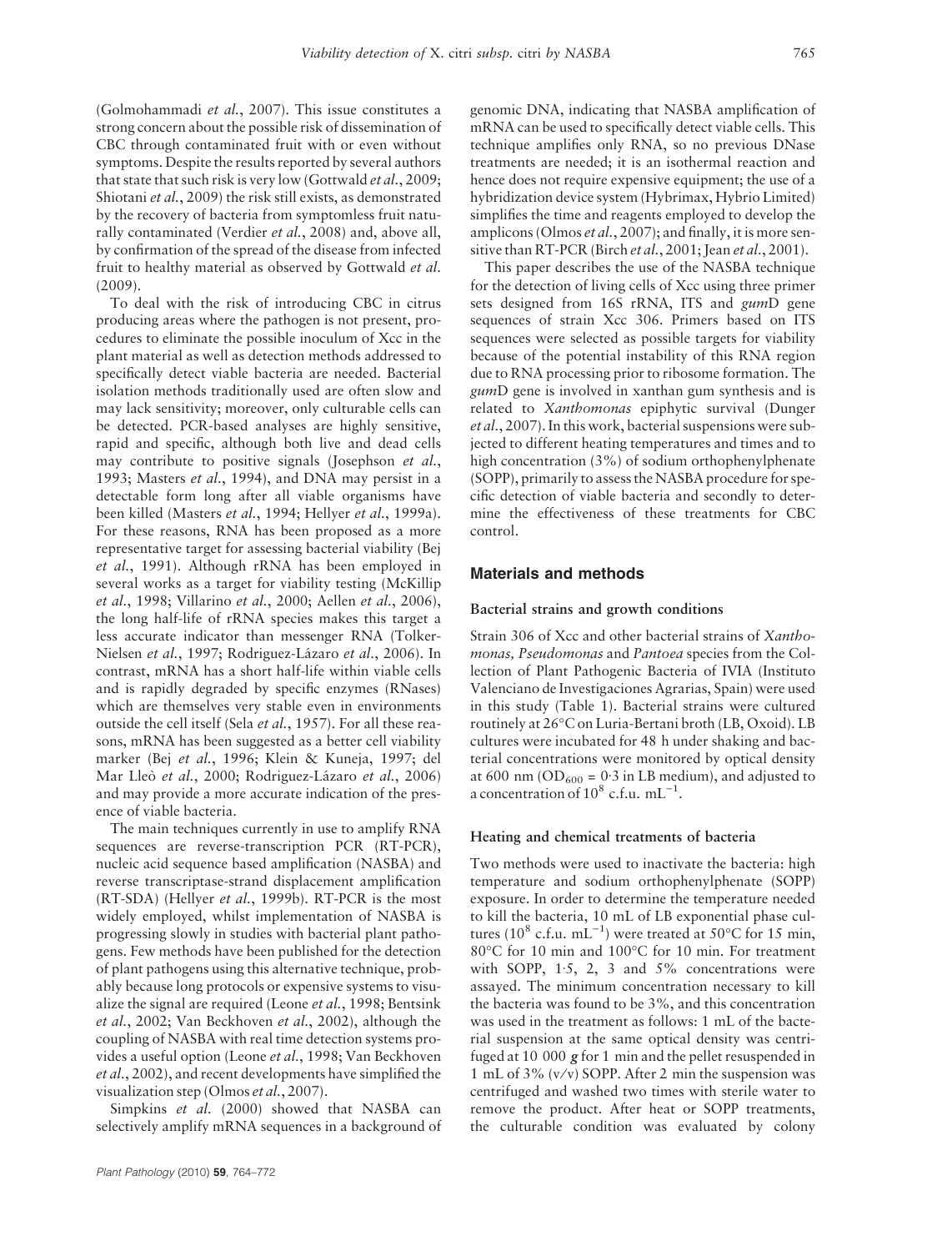| Species                               | Strain             | Origin    | Spot position in Fig. 2 |
|---------------------------------------|--------------------|-----------|-------------------------|
| Xanthomonas citri subsp. citri        | 306                | NC 003919 | $(C+)^b$                |
| Pseudomonas syringae pv. syringae     | <b>IVIA 2083-1</b> | Spain     |                         |
| Pseudomonas syringae pv. syringae     | IVIA 2083-8        | Spain     |                         |
| Pseudomonas syringae pv. syringae     | IVIA 3289-2        | Spain     | З                       |
| Pseudomonas syringae pv. tomato       | IVIA 2469-1        | Spain     | 4                       |
| Pseudomonas fluorescens               | <b>IVIA 374</b>    | Spain     | 5                       |
| Pantoea agglomerans                   | <b>IVIA 560</b>    | Spain     | 6                       |
| Xanthomonas campestris pv. campestris | IVIA 2150-1        | Spain     |                         |
| Xanthomonas sp. <sup>a</sup>          | <b>IVIA 3013</b>   | Uruguay   | 8                       |
| Xanthomonas sp. <sup>a</sup>          | IVIA 3045-4        | Uruguay   | 9                       |
| Xanthomonas sp. <sup>a</sup>          | IVIA 3052-3        | Argentina | 10                      |

Table 1 List of bacterial strains used in this study

aXanthomonas isolated from citrus fruits, but not pathogenic.

b<sub>c+</sub>: positive control.

enumeration on LB agar medium, plating 100 µL of each suspension in triplicate and incubating for 48 h at 26 $^{\circ}$ C. Viability was examined by a membrane integrity assay using the LIVE/DEAD<sup>®</sup> BacLight™ Bacterial Viability Kit (Molecular Probes) according to the manufacturer's instructions. Briefly, 100 µL of the treated bacterial suspension were mixed with 50 µL SYTO-9 and 50 µL propidium iodide, and incubated in the dark for 15 min. The viable and non-viable cells were immediately monitored under epifluorescence microscopy (Nikon ECLIPSE E800). Green and red cells were classified as live and dead, respectively (Boulos et al., 1999).

To confirm that the presence of RNA could be exclusively attributed to viable bacteria, RNA extraction was performed prior to and after the treatments and used for NASBA analyses as described below. Isolation of RNA (with and without DNase treatment) was performed immediately after the treatment and after 1, 7 and 24 h. All experiments were performed twice.

Bacterial RNA was extracted using the RNeasy Mini kit (Qiagen Inc.) following manufacturer's instructions and using 9 mL of a bacterial suspension of

 $10^8$  c.f.u. mL<sup>-1</sup>. An aliquot of the RNA was subjected to DNase treatment using Turbo DNA-free kit (Ambion, Applied Biosystems), following manufacturer's instructions, to confirm that the NASBA results were not affected by the presence of the DNA. Concentration and yield of total RNA after DNase treatment were measured and verified by electrophoresis with ethidium bromide staining on a  $1.2\%$  agarose gel and the integrity and purity of every RNA sample was quality tested by measuring the A260/A280 ratio. RNA samples were used or stored at –80°C until required.

#### Primers and probes

Primer sets from ITS, 16S rRNA and gumD genes were designed using Vector NTI Advance 10 (Invitrogen-Life Technologies) from Xcc 306 nucleic acid sequences and synthesized byMWG Biotech AG (Table 2).

NASBA primers bearing the bacteriophage T7 RNA polymerase promoter binding and transcriptional initiation sequence at their 5' end are indicated with the prefix T7 (Table 2). Digoxigenin (DIG)-labelled oligonucleo-

Table 2 Nucleotide sequences of oligonucleotide primers and probes used in this study. T7 RNA promoter sequence is in italics

| Primer or probe | Sequence                                               | Amplicon size (bp) |
|-----------------|--------------------------------------------------------|--------------------|
| $16S-F^a$       | 5'-GAGGAACATCCGTGGCGAAGG-3'                            | 410                |
| $16S-Ra$        | 5'-GACAAGGGTTGCGCTCGTTGC-3'                            |                    |
| 16S-F probe     | 5'-ACACTGACACTGAGGCACGAAAG-3'                          |                    |
| T7/16S-R        | 5'-AATTCTAATACGACTCACTATAGGGACAAGGGTTGCGCTCGTTGC-3'    |                    |
| <b>ITS-F</b>    | 5'-GTGACGTAGCGAGCGTTTGA-3'                             | 147                |
| <b>ITS-R</b>    | 5'-CCAAGTTGCCTCGGAGCTATC-3'                            |                    |
| ITS-R probe     | 5'-CGCCTTAGCCTCAACGACACGT-3'                           |                    |
| T7/ITS-F        | 5'-AATTCTAATACGACTCACTATAGGGTGACGTAGCGAGCGTTTGA-3'     |                    |
| gumD-F          | 5'-CGCTGCAGGACAAGATCC-3'                               | 480                |
| gumD-R          | 5'-TCGTACTGGATACGCTTCTTCATC-3'                         |                    |
| gumD-F probe    | 5'-GGCGCAGGTGAATGGTTT-3'                               |                    |
| T7/gumD-R       | 5'-AATTCTAATACGACTCACTATAGGTCGTACTGGATACGCTTCTTCATC-3' |                    |

<sup>a</sup>F-R: forward and reverse primers, respectively.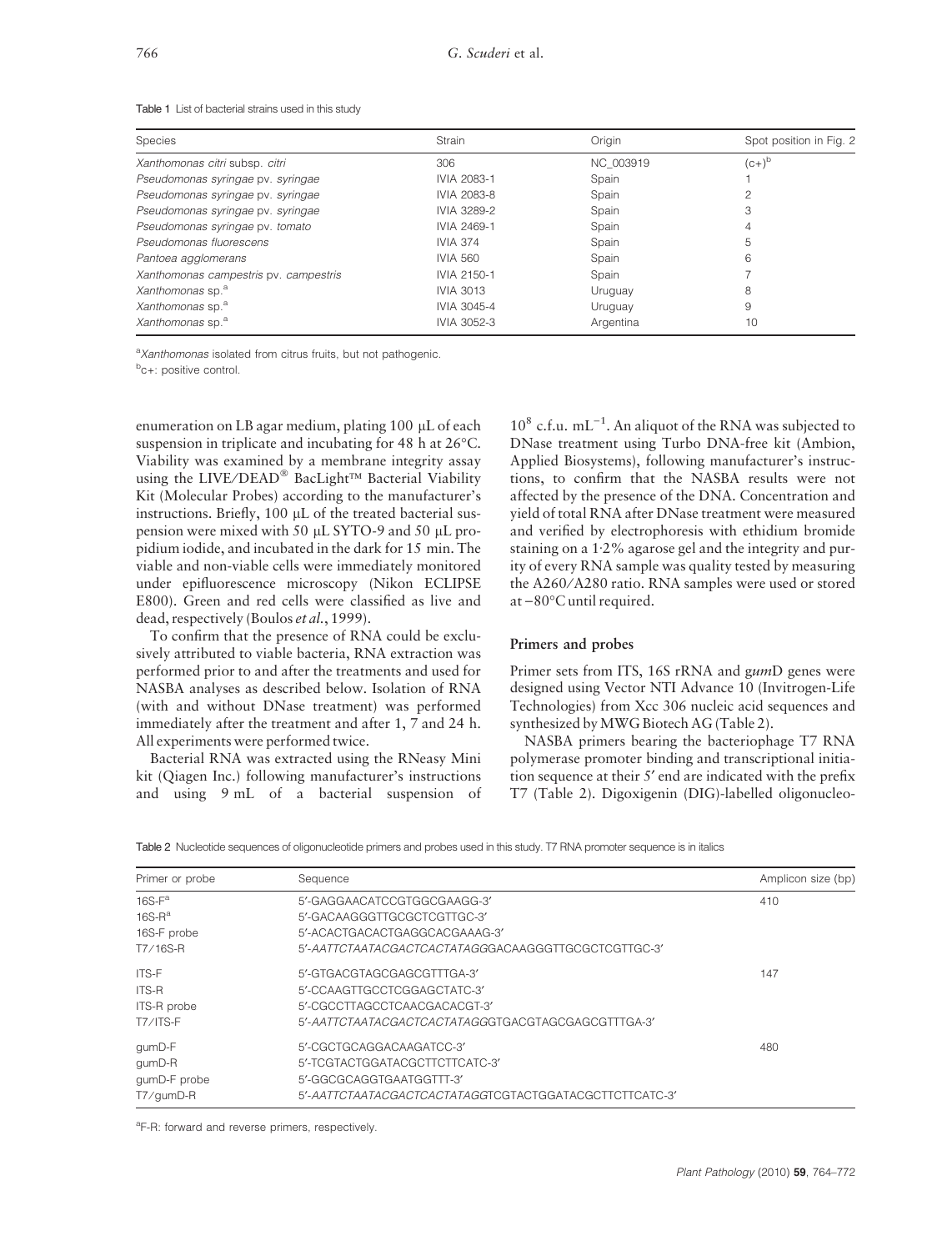tide probes internal to the nucleotide regions defined by the different primer pairs were also synthesized by MWG Biotech for the detection of amplified target nucleic acid sequences (Table 2).

### The NASBA system

For the NASBA, the Nuclisens basic kit (BioMérieux) was used according to the manufacturer's instructions with some modifications. Briefly, 80  $\mu$ L of diluent, 14  $\mu$ L of molecular grade water, 16 µL of stock KCl (80 mM) and 5 µL of each required primer (5 pmoles) were added to the lyophilized reagent sphere. Subsequently,  $2 \mu L$  of purified RNA template were added to 10 µL of the amplification solution and the tubes were incubated for 5 min at 65°C. Finally, 5 µL of enzyme solution were added and the reaction was carried out at  $41^{\circ}$ C for 120 min.

The NASBA product for each sample was dispensed onto a positively charged nylon membrane (Roche Diagnostics), dried at room temperature and cross-linked by UV for 4 min. To assess the drop volume on the nylon membrane best suited for the detection assay, a comparison was performed using three different volumes  $(1, 1.5)$ and  $2 \mu L$ ) of NASBA product. After evaluation of visible spots on the membrane, 1 µL was used for all future analyses. Prehybridization was performed at 50°C using a buffer containing  $5 \times$  SSC (standard sodium citrate: 300 mm NaCl, 30 mm sodium citrate, pH  $70$ ); 0 $1\%$ (w/v) N-lauroyl-sarcosine;  $0.002\%$  (w/v) SDS (sodium dodecyl sulphate) and 1% blocking reagent (Roche Diagnostics). Hybridization was performed adding a 3-DIG labelled specific probe at 10 pmol  $\mu L^{-1}$  to prehybridization buffer at 50°C. Membranes were washed twice with 2× SSC supplemented with 0·1% SDS at 25°C. This step was repeated using  $0.5 \times$  SSC supplemented with  $0.1\%$ SDS. Membranes were equilibrated with 100 mm maleic acid, 150 mm NaCl, 0.3% (v/v) Tween 20, pH 7.5 (Roche) and blocked with blocking buffer [100 mM maleic acid, 150 mm NaCl pH 7.5 and  $1\%$  (w/v) blocking reagent]. Antidigoxigenin-alkaline phosphatase antibodies (Roche Diagnostics) were subsequently added at 150 mU  $mL^{-1}$  to the blocking buffer, and membranes were washed twice as in the previous steps with 100 mM maleic acid, 150 mm NaCl,  $0.3\%$  (v/v) Tween 20, pH 7.5 and equilibrated for 2 min with 100 mm Tris/HCl, 100 mm NaCl, pH 9.5 (Sigma). The substrate used for colorimetric detection contained 315 mg  $\rm mL^{-1}\,NBT$  and 175 mg mL $^{-1}$  BCIP in 100 mm Tris/HCl, 100 mm NaCl, pH 9.5. Thorough washing with water stopped the reaction.

The hybridization was carried out using a Hybrimax device (Hybribio Limited) following manufacturer's instructions. This system is based on the principle of flowthrough hybridization, in which the solutions employed are all flowed through the membrane automatically by vacuum pump. All steps require small volumes, just enough to cover the membrane (5 mL). Vacuum pressure reduces each hybridization step to 30–60 s, providing results in just 30 min. All the experiments were performed twice. One sample not subjected to any bactericide treatment (positive control) and one DNA extraction sample from Xcc 306 treated with RNase (negative control), or a water sample (negative control), were included in every NASBA analysis.

To estimate the sensitivity of the NASBA detection signal, the results were compared by colorimetric detection, with the signal obtained by using a chemiluminescent substrate (CSPD) (Roche Diagnostics). This method employs the same reagents and steps as the colorimetric system described previously, but uses CSPD instead of the colorimetric substrate (NBT plus BCIP), and the observation is performed in a fluorescence reader (LAS 3000 SYSTEM, Fuji) instead of by visual reading.

#### Primer and probe specificity tests

To evaluate the specificity of the probe for the target sequences a cross-reaction assay was performed using the designed primers and probes. The 3-DIG labelled probe designed for 16S rRNA gene sequence was used to hybridize samples amplified by NASBA with the gumD primers and the 3-DIG labelled probe designed for gumD gene sequence was used to hybridize samples amplified by NASBA with the 16S rRNA primers.

At the same time, in order to check the specificity of the NASBA assay, a subset of the most common Citrus epiphytic, saprophytic and pathogenic bacteria was analysed (Table 1) using the *gumD* primers, which provided the best results in viability assessment. Bacterial RNA was extracted and NASBA was performed as described previously.

## Sensitivity test of NASBA analysis

The detection limit of NASBA was determined by amplifying samples from 10-fold serial dilutions of RNA obtained by in vitro transcription from a cloned DNA sample of *gumD* gene and 16S rDNA from Xcc strain 306. The procedure was as follows: PCR products from 16S rDNA and gumD genes obtained with primer sets 16S-F/16S-R and gumD-F/gumD-R, were cloned into plasmid vector pCR2-1 (Promega). The resulting plasmids were purified with the plasmid extraction kit (QIAGEN) and each target gene was transcribed in vitro to RNA by the Riboprobe® combination system–SP6/T7 (Promega Corporation) following manufacturer's instructions. After spectrophotometric quantification, 10-fold serial dilutions were performed and used in NAS-BA reactions. Two separate experiments were performed and every transcript dilution of defined RNA was tested in triplicate in each.

# **Results**

#### Viability analysis of bacteria after treatments

Samples treated by heating at  $80^{\circ}$ C for 10 min, 100 $^{\circ}$ C for 10 min and SOPP  $3\%$  (v/v) exposure, produced only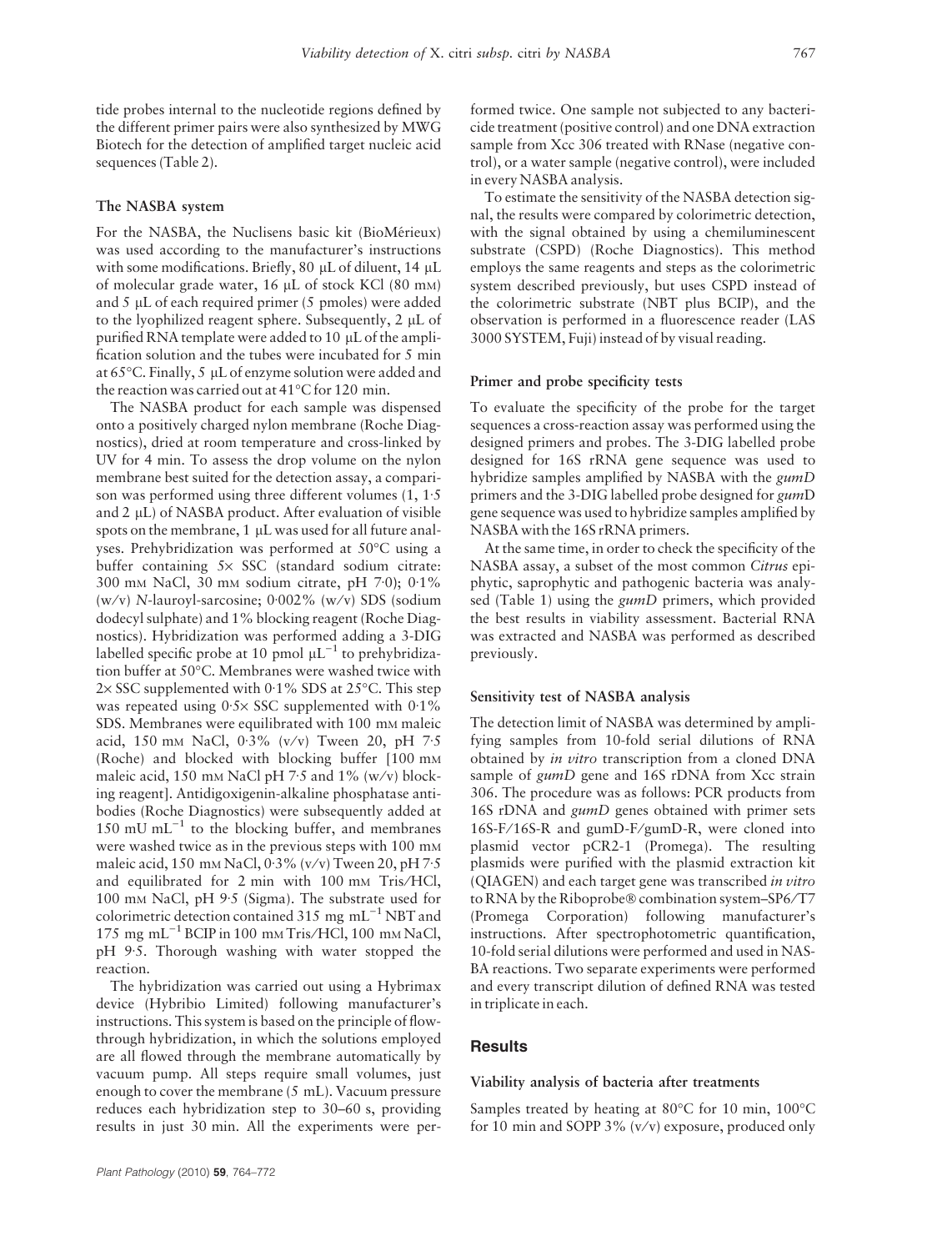

Figure 1 LIVE/DEAD® test performed on Xanthomonas citri subsp. citri strain 306 bacterial suspensions subjected to the following treatments: (a) control without treatment; (b) 50°C per 15 min; (c) 80°C per 10 min; (d) 100°C per 10 min; (e) Sodium orthophenylphenate 3%; (f) negative control (reaction mix). Viability was examined by a membrane integrity assay and monitored under epifluorescence microscopy. Green and red cells are classified as live and dead, respectively.

red fluorescence cells after staining with the LIVE/  $DEAD<sup>®</sup>$  kit, indicating that no viable cells were present after the treatments (Fig. 1). Green cells were observed after treatment at 50°C for 15 min, but no colonies were obtained in the culturability assays in all the repetitions performed.

#### Specificity tests

The specificity of the probes employed in the NASBA analyses was confirmed with the cross-reaction assay



Figure 2 NASBA specificity analysis with several bacterial RNA samples (see Table 1). 1 to 10: saprophytic bacteria isolated from citrus fruits; C(-): negative control; C(+): positive control, Xanthomonas citri subsp. citri strain 306.

employing primers for the 16S rRNA gene with gumD probe and vice-versa. The results were negative in all samples, demonstrating the specificity of the probes for the target sequences.

Specificity of the NASBA was confirmed by analyses performed on 11 Citrus epiphytic, saprotrophic and pathogenic bacteria using primers from gumD gene (Table 1). A positive NASBA detection signal was observed only from RNA isolated from the X. citri subsp. citri strain, whereas RNAs isolated from other bacteria (including water sample) showed negative signals (Fig. 2).

## Sensitivity test

NASBA analysis showed a very high sensitivity, being able to detect up to 1 fg of an RNA sample using primers from the gumD gene on a RNA dilution series prepared in vitro from strain Xcc 306 (cloned fragment of the gene gumD and retrotranscription). By comparison, with RT-PCR the sensitivity dropped to 100 pg of RNA. Therefore, the sensitivity of the NASBA assay was three orders of magnitude higher than RT-PCR.

## Detection of viable cells by NASBA assay in bacterial suspension after inactivation treatments

NASBA results with primer pairs designed from 16S rRNA and ITS sequences were positive for all treated samples, thus suggesting that the rRNA fragments selected were not good markers for viability analysis (Fig. 3a,b). Amplification with gumD primers was negative from samples treated to  $80^{\circ}$ C or higher for 10 min and 3% SOPP (Fig. 3c), where no viable cells were detected by the LIVE/DEAD® kit. NASBA results from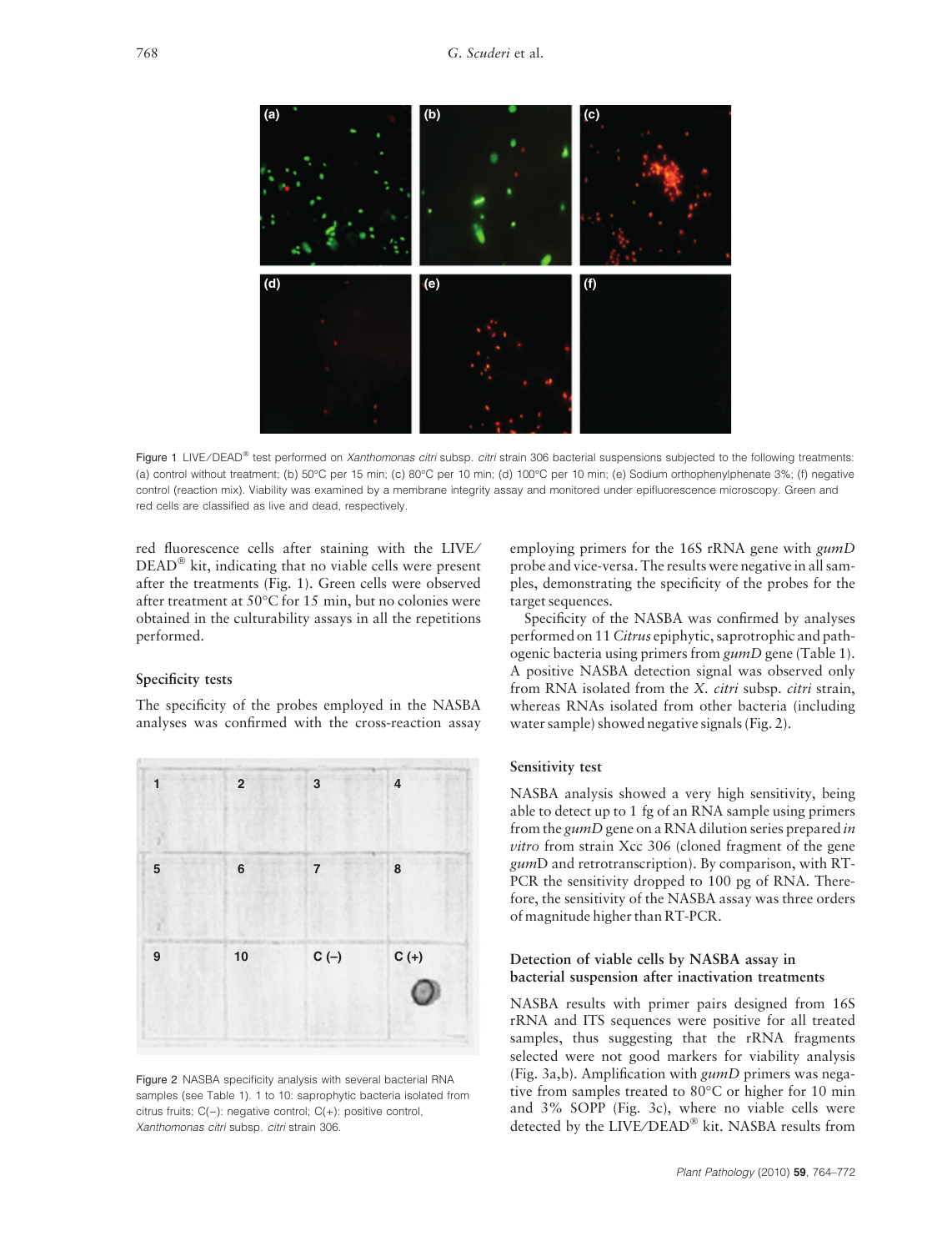

Figure 3 NASBA analysis of RNA samples amplified with primer (a) 16S, (b) ITS, (c) gumD isolated from Xanthomonas citri subsp. citri strain 306 bacterial suspensions subjected to the following treatments: 2) 50°C per 15 min; 3) 80°C per 10 min; 4) 100°C per 10 min; 5) SOPP 3%. Positive (no treatment) and negative (water sample) controls in boxes 1) and 6), respectively. (d) NASBA analysis of RNA samples amplified with primer 16S and detected by the chemiluminescent method.

samples that showed green fluorescent cells with the  $LIVE/DEAD<sup>®</sup>$  kit were always positive, thus indicating that the gumD gene can be a good marker for viability testing. NASBA analyses performed on RNA samples isolated immediately after treatment  $(t = 0)$  and after different times ( $t = 1, 7$  and 24 h), showed the same bactericide effectiveness for all samples processed (data not shown).

To confirm that the origin of the NASBA signal was due only to RNA, a NASBA analysis was performed on the same RNA samples but subjected to DNase treatment, as described in the methods. No differences were observed between the two membranes after NASBA detection, thus confirming that DNA does not affect the NASBA technique as reported by Simpkins et al. (2000). The comparison between colorimetric and chemiluminescent detection provided similar results regarding the sensitivity and cleanliness of the signals (Fig. 3d).

# **Discussion**

Xanthomonas citri subsp. citri is present in several countries of South America from which many EU countries import fresh fruits. An accurate detection method for this quarantine pathogen needs to be optimized for the analysis of samples both with and without symptoms, in particular for samples with no prior information regarding the possible bacterial inoculum present. Consequently, fast and sensitive methodologies for the detection of Xcc are required.

For this purpose, Golmohammadi and co-workers recently assayed several PCR protocols and showed that real time PCR was the most sensitive technique, especially when PCR products generated are detected by the use of TaqMan probes. They also showed the limitations of the different postharvest treatments already in use in citrus fruit exporting countries, thus raising a strong concern about the possible risk of dissemination of the disease (Golmohammadi et al., 2007). Methods based on DNA amplification, however, fail when viable bacteria are specifically required to be detected, e.g. in order to evaluate the real risk posed by an infected sample for citrus bacterial canker spread, to assess the efficacy of bactericide treatments or to determine the survival of the bacteria in plant samples. The recent observation of the existence of the viable but non culturable (VBNC) state in Xcc and its further resuscitation adds more complexity to the estimation of the risk of dissemination of the disease from contaminated material (Golmohammadi, 2009).

The NASBA technique is one of the most promising systems employed for RNA detection of several bacteria and viruses for clinical purposes or environmental studies, but it has not been extensively applied to bacterial plant diseases (Bentsink et al., 2002; Van Beckhoven et al., 2002). The ability to detect viable cells with several primer sets has been evaluated in this work, and NASBA analysis using 16S and ITS primers was positive for all heat-treated and SOPP samples, indicating the failure to discriminate between living and dead cells of these RNA regions, a result confirmed in previous work employing the same RNA regions (Rodriguez-Lázaro et al., 2006), and contrary to that described by other authors (Hellyer et al., 1999a,b; Aellen et al., 2006). Differences among those results could be due to specific features of the fragments targeted such as the RNA stability due to secondary structures or rRNA protein interactions.

mRNA amplification using gumD primers was positive with RNA isolated from Xcc control sample (no treat-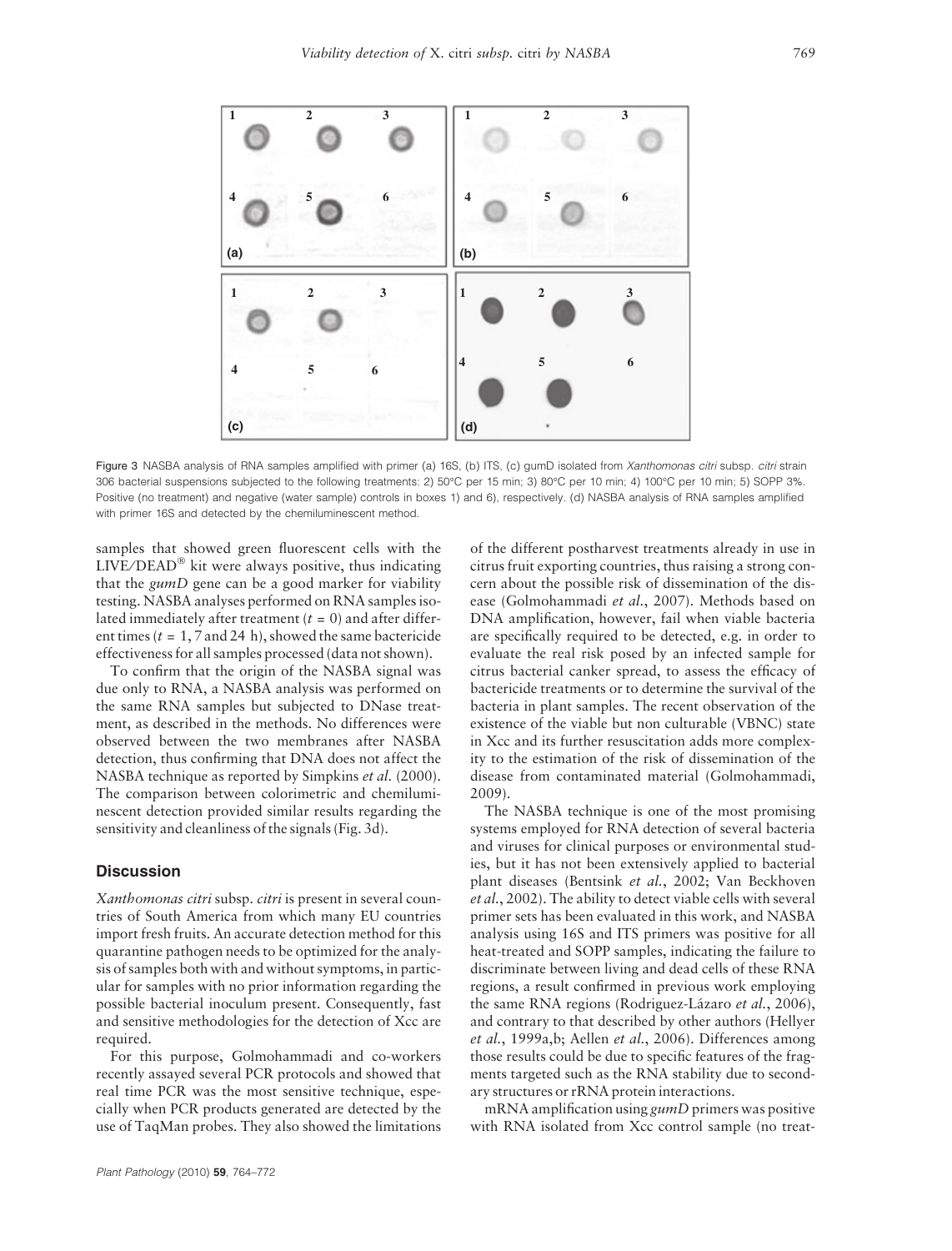ment), and after heat treatment at  $50^{\circ}$ C, but negative after 80°C, 100°C and 3% SOPP exposure, demonstrating the usefulness of these primers as viability indicators. Culturability and viability of the treated bacteria were evaluated in parallel by plate colony counts, and membrane integrity assay using the  $LIVE/DEAD^@$  kit, which showed that only red cells (non viable) were present after treatments at 100°C, 80°C and 3% SOPP. Green cells were observed at 50°C, but no colonies were obtained in the plating assays, indicating that this treatment had affected the culturability, inducing the cells to a viable but non culturable state or just being a preliminary step before cell death. These results showed a good correspondence between NASBA and membrane integrity analyses. In samples treated with 3% SOPP and at 100 °C or 80 °C, viable cells were not observed by membrane integrity assay, and amplification by NASBA using sequences of *gumD* gene were not successful, indicating a total degradation of the RNA target. This assay that indicates directly the viability status of the bacteria, along with the results obtained with the *gumD* gene, suggests that it is a suitable marker for detection of viable cells of Xcc.

The NASBA was three fold more sensitive than a real time RT-PCR performed with the same dilutions and samples, able to detect up to 1 fg of sample, compared to 100 pg with the real time RT-PCR. This difference suggests that the NASBA assay is a robust and reliable method even when low detection limits are required, an important advantage over the RT-PCR technique, because evaluation of a viable bacterial population in a plant sample requires the highest sensitivity. The specificity of the NASBA was improved by using a probe that binds to the internal sequence amplified by the primers at a higher temperature than in the NASBA amplification  $(50^{\circ}$  instead of 41 $^{\circ}$ C), thus adding an increase in stringency, and hence, in specificity. This was confirmed by analysing other bacterial pathogens, epiphytes and saprophytes. Despite the high sensitivity of the NASBA technique, a good specificity resulting in the positive detection of only the RNA isolated from Xcc samples was achieved.

The use of the Hybrimax device for amplified product detection was very convenient because it allowed the use of few reagents and short time periods for the detection of viable bacteria. Target sequences were detected effectively, both quickly and specifically, reducing the detection steps from a laborious, expensive, and timeconsuming task (Bentsink et al., 2002) to a faster and easier way to perform the analysis. Other visualization systems take advantage of a real-time approach using molecular beacons in the reaction mix and subsequent detection by fluorescence (Leone et al., 1998; Van Beckhoven et al., 2002). This system, called AmpliDet, shows the advantage of monitoring the analyses in unopened tubes, decreasing the risk of contamination, is sensitive and robust, and could be used for quantification. Some drawbacks of this alternative detection system are the need for expensive equipment (real time machine or

fluorescence reader), the possibility of interference of the probe in the NASBA reaction, the need for an accurate design of more expensive primers and probe due to the need for more strict purification (HPLC) for more consistent results, and the difficulty in optimizing assay conditions (Gracias & McKillip, 2007). In this case, a simple system was intended that could be used in routine laboratories providing a good specificity and very high sensitivity. The design of the probe does not affect the reaction because no interference is shown with this system, thus the optimization of conditions is straightforward. Additionally, the colorimetric detection of the nucleic acid was compared with a chemiluminescence system, using the CSPD substrate and reading the membranes with a LAS-3000 system. Results were similar with both systems, with the advantage that chemiluminescence can also be quantitative, measuring the intensity of the signal.

This study has demonstrated that NASBA is a rapid, specific and sensitive technique able to discriminate between living and dead bacterial cells. The system developed is able to study the viability of Xcc using primers from the gene gumD, revealing a good correlation with other techniques to monitor the effect of several treatments on bacterial survival. In addition, the NASBA procedure can be used with naturally infected plant material. Several studies have analysed RNA extracted from spiked plant material or naturally contaminated material with the pathogen of interest (bacteria, Van Beckhoven et al., 2002; Van der Wolf et al., 2004; viruses, Leone et al., 1998; Vasková et al., 2004), obtaining good results. The extraction of RNA from plant material introduces some difficulties in the assays in terms of the removal of inhibitors, but these can be ameliorated by the use of commercial reagents and protocols. The efficiency of these protocols has enabled reliable detection of the pathogen in total RNA extracts from naturally infected samples at a level of 10 cells per reaction, equivalent to ca.  $10^4$  cells mL<sup>-1</sup> (Van der Wolf *et al.*, 2004). Thus, viability testing in plant material like citrus (leaves, fruit, bark, etc.) becomes a real and valuable possibility in field experiments.

A highly sensitive technique like NASBA is necessary to accurately assess the survival, viability and risk of spread of Xcc in field conditions. The low numbers of bacteria able to spread from contaminated material and initiate new infestations, the intrinsic difficulties for RNA isolation from plant material, and the frequent high percentage of amplification failure due to RNA degradation or reaction inhibition suggests that this highly specific and sensitive NASBA protocol may turn into a useful tool for survival studies as well as be included in diagnostic protocols for specific detection of viable cells of Xcc in fresh citrus fruits and plant material.

# Acknowledgements

This work has been supported by grants from projects INIA RTA2006-00149-00-00 and INIA RTA2008- 00048-C02-00. G. Scuderi was funded by University of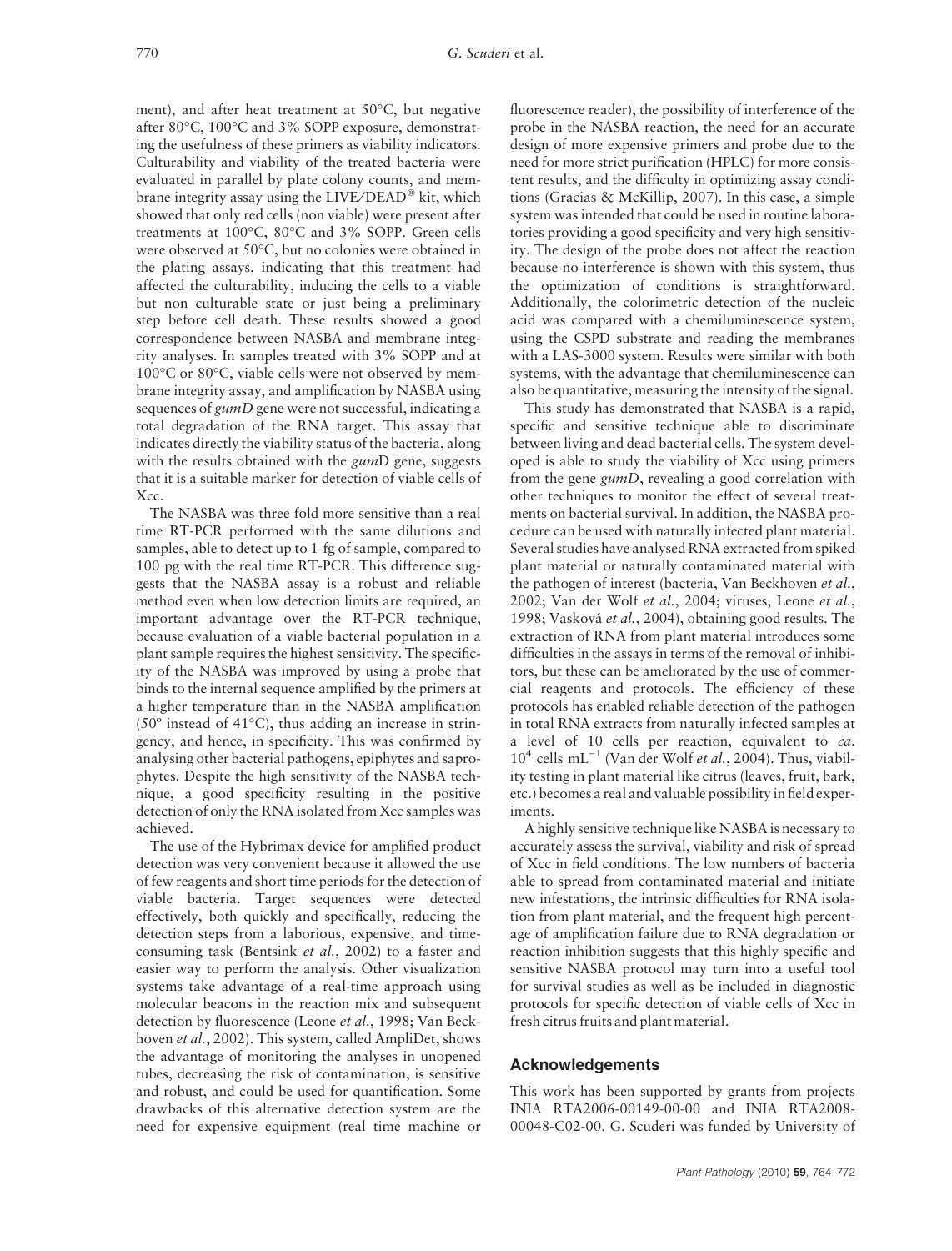Catania, Italy. P. Llop had a contract from INIA-CCAA (Ministry of Educación y Ciencia. Spain) with funding from the European Union (Social European Funding). M. Golmohammadi had a fellowship from the Ministry of Education, Government of Iran. We are grateful to Rui Leite for providing Xcc strain 306.

# **References**

Aellen S, Que YA, Guignard B, Haenni M, Moreillon P, 2006. Detection of live and antibiotic killed bacteria by quantitative real-time PCR of specific fragments of rRNA. Antimicrobial Agents and Chemotherapy 50, 1913–20.

Anonymous, 2000. Council Directive 2000/29/EC on protective measures against the introduction into the Community of organisms harmful to plants or plant products and against their spread within the Community. Official Journal of the European Union L 169, 1–159.

Bej AK, Mahububani MH, Atlas RM, 1991. Detection of viable Legionella pneumophila in water by polymerase chain reaction and gene probe methods. Applied and Environmental Microbiology 57, 597–600.

Bej AK, Ng WY, Morgan S, Jones D, Mahububani MH, 1996. Detection of viable Vibrio cholerae by reverse transcriptase polymerase chain reaction. Molecular Biotechnology 5, 1–10.

Bentsink L, Leone GOM, van Beckhoven JRCM, van Schijndel HB, van Gemen B, van der Wolf JM, 2002. Amplification of RNA by NASBA allows direct detection of viable cells of Ralstonia solanacearum in potato. Journal of Applied Microbiology 93, 647–55.

Birch K, Dawson CE, Cornett JH, Keer JT, 2001. A comparison of nucleic acid amplification techniques for the assessment of bacterial viability. Letters in Applied Microbiology 33, 296– 301.

Boulos L, Prevost M, Barbeau B, Coallier J, Desjardins R, 1999. Live ⁄Dead BacLight application of a new rapid staining method for direct enumeration of viable and total bacteria in drinking water. Journal of Microbiological Methods 37, 77–86.

Civerolo E, 1984. Bacterial canker disease of citrus. Journal of the Rio Grande Valley Horticultural Society 37, 127–45.

Coletta-Filho HD, Takita MA, Souza AA et al., 2006. Primers based on the rpf gene region provide improved detection of Xanthomonas axonopodis pv. citri in naturally and artificially infected citrus plants. Journal of Applied Microbiology 100, 279–85.

Cubero J, Graham JH, 2002. Genetic relationship among worldwide strains of Xanthomonas causing canker in citrus species and design of new primers for their identification by PCR. Applied and Environmental Microbiology 68, 1257– 64.

Dunger G, Relling VM, Tondo L et al., 2007. Xanthan is not essential for pathogenicity in citrus canker but contributes to Xanthomonas epiphytic survival. Archives in Microbiology 188, 127–35.

Golmohammadi M, 2009. Xanthomonas citri subsp. citri, Causal Agent of Citrus Bacterial Canker: Isolation and Molecular Detection Methods, Evaluation of Survival in Fruits. Valencia, Spain: Polytechnic University of Valencia, PhD thesis.

Golmohammadi M, Cubero J, Peñalver J, Quesada JM, López MM, Llop P, 2007. Diagnosis of Xanthomonas axonopodis pv. citri, causal agent of citrus canker, in commercial fruits by

isolation and PCR-based methods. Journal of Applied Microbiology 103, 2309–15.

- Gottwald T, Graham JH, Bock C et al., 2009. The epidemiological significance of post-packinghouse survival of Xanthomonas citri subsp. *citri* for dissemination of Asiatic citrus canker via infected fruit. Crop Protection 28, 508–24.
- Gracias SK, McKillip JL, 2007. Nucleic acid-based amplification (NASBA) in molecular bacteriology: a procedural guide. Journal of Rapid Methods and Automation in Microbiology 15, 295–309.

Graham JH, Gottwald TR, 1991. Research perspectives on eradication of citrus bacterial canker diseases in Florida. Plant Disease 75, 1193–200.

Graham JH, Gottwald TR, Cubero J, Achor DS, 2004. Xanthomonas axonopodis pv. citri: factors affecting successful eradication of citrus canker. Molecular Plant Pathology 5,  $1 - 15$ 

Hartung JS, Daniel JF, Pruvost OP, 1993. Detection of Xanthomonas campestris pv. citri by the polymerase chain reaction method. Applied and Environmental Microbiology 59, 1143–8.

Hellyer TJ, DesJardin LE, Hehman GL, Cave MD, Eisenach KD, 1999a. Quantitative analysis of mRNA as a marker for viability of Mycobacterium tuberculosis. Journal of Clinical Microbiology 37, 290–5.

Hellyer TJ, DesJardin LE, Teixeira L, Perkins MD, Cave MD, Eisenach KD, 1999b. Detection of viable Mycobacterium tuberculosis by reverse transcriptase-strand displacement amplification of mRNA. Journal of Clinical Microbiology 37, 518–23.

Jean J, Burton Blais B, Darveau A, Fliss I, 2001. Detection of hepatitis A virus by the nucleic acid sequence-based amplification technique and comparison with reverse transcription-PCR. Applied and Environmental Microbiology 67, 5593–600.

Josephson KL, Gerb CP, Pepper IL, 1993. Polymerase chain reaction detection of nonviable bacterial pathogens. Applied and Environmental Microbiology 59, 3513–5.

Klein PG, Kuneja VJ, 1997. Sensitive detection of viable Listeria monocytogenes by reverse transcription-PCR. Applied and Environmental Microbiology 63, 4441–8.

Leone G, Van Schijndel H, Van Gemen B, Kramer FR, Schoen CD, 1998. Molecular beacon probes combined with amplification by NASBA enable homogeneous, real-time detection of RNA. Nucleic Acids Research 26, 2150–5.

del Mar Lleo` M, Pierobon S, Tafi MC, Signoretto C, Canepari P, 2000. mRNA detection by reverse transcription-PCR for monitoring viability over time in an Enterococcus faecalis viable but non-culturable population maintained in a laboratory microcosm. Applied and Environmental Microbiology 66, 4564–7.

Masters CI, Shallcross JA, Mackey BM, 1994. Effect of stress treatments on the detection of Listeria monocytogenes and enterotoxigenic Escherichia coli by the polymerase chain reaction. Journal of Applied Bacteriology 77, 73–9.

McKillip JL, Jaykus LA, Drake M, 1998. rRNA stability in heatkilled and UV irradiated enterotoxigenic Staphylococcus aureus and E. coli 0157:H7. Applied and Environmental Microbiology 64, 4264–8.

Olmos A, Bertolini E, Cambra M, 2007. Isothermal amplification coupled with rapid flow-through hybridisation for sensitive